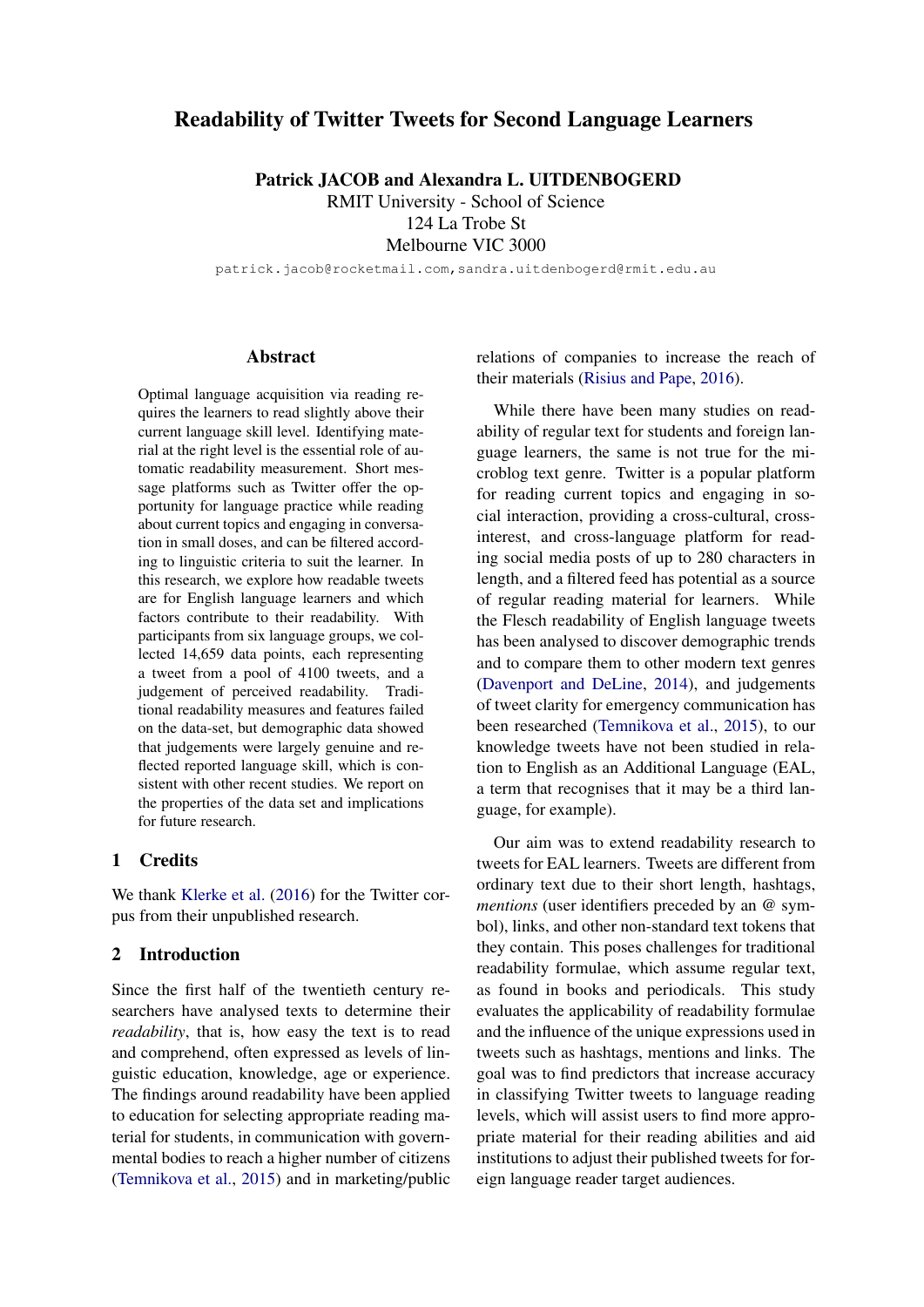#### 3 Related Literature

## 3.1 Classic Studies

Text readability has been researched since early last century, and produced the widely used Flesch Reading Ease formula [\(Flesch,](#page-8-4) [1948\)](#page-8-4).

$$
206.835 - 1.015 \left(\frac{words}{sentences}\right) - 84.6 \left(\frac{syllables}{words}\right)
$$

The Flesch formula shows an inverse relationship between readability and the number of syllables per word (lexical complexity) and the number of words per sentence (grammatical complexity). This simple measure has become a standard for text analysis in other fields of research, and is often used as a baseline for readability research, hence we include it in our study. Dale-Chall [\(1948\)](#page-8-5) is another user-derived readability measure, based on children with English as a first language:

$$
0.1579 \left(\frac{difficult\ words}{words} * 100\right) + 0.0496 \left(\frac{words}{sentences}\right)
$$

Dale and Chall's research determined that the percentage of difficult words in a given text and the number of words per sentence influence readability. This formula assumes every word not on a list of 3000 words a fourth-grade American student should be familiar with is difficult. It would be interesting to see the interaction between the Dale-Chall formula and research based on the findings of [Uitdenbogerd](#page-8-6) [\(2005\)](#page-8-6), which show that cognates (words that are same or very similar between the native language and the foreign language of study) influence the understanding of sentences for students of foreign languages.

Most readability measures and indexes are only considered valid for text samples with a minimum number of words or sentences [\(Collins-Thompson](#page-8-7) [and Callan,](#page-8-7) [2004;](#page-8-7) [Homan et al.,](#page-8-8) [1994\)](#page-8-8), and therefore not intended for typical tweet text. However, we include the above formulae and related classic readability features in this initial study.

## 3.2 Twitter-related Research

[Davenport and DeLine](#page-8-3) [\(2014\)](#page-8-3) studied the readability of a corpus of 17.4 Million tweets. They modified the Flesch formula by treating each tweet as a single sentence, due to their brevity and unconventional punctuation. This approach may no

longer be adequate for a Twitter corpus, given the new character limit of 280 characters for tweets.

[Temnikova et al.](#page-8-1) [\(2015\)](#page-8-1) analysed the text difficulty of emergency messages on social media including Twitter. They used crowd-sourcing (CrowdFlower) to present a questionnaire of 500 tweets to participants, who rated them as one of *very clear*, *needs improvement*, or *very unclear*. Additionally, participants could suggest how to write a more understandable version of the tweet. Amongst the resulting recommendations are to use easy vocabulary and short complete sentences, exclude mentions, and minimise hashtag use. Even though the resulting recommendations appear to be valid, it is unclear what the background of the participants was, which can impact how text is perceived. In contrast, for our study, we selected and recorded the background of participants from specific populations.

#### 4 Experiment Design

There are generally two types of research design for predicting readability. The first models reading difficulty using data collected from human participants. The readability measure by [Kincaid et al.](#page-8-9) [\(1975\)](#page-8-9) is one example of this. They invited 531 participants from two navy bases in the US to read from a set of eighteen passages of training manuals. The task was to answer questions about the manuals by filling in missing words (Cloze test). From the results, [Kincaid et al.](#page-8-9) deduced the formula to predict the reading grade level for navy personnel. The advantage of this approach is that the collected data and resulting model represents the genuine user experience of text difficulty. The main challenge is obtaining sufficient data from the target user population for analysis.

The second research method, which has become prominent in NLP communities, uses large corpora of text samples that have been labelled by experts or publishers, to train machine learning models. One example is the research of François and [Fairon](#page-8-10) [\(2012\)](#page-8-10), who trained a machine learning algorithm with a text corpus labelled according to the levels of the Common European Framework of Reference for Languages (CEFR), to model the readability of French text for second language learners (François and Fairon, [2012\)](#page-8-10). This approach allows modern classifiers to be trained on large data-sets of features. However, as has been confirmed by [Vajjala and Lucic](#page-8-11) [\(2019\)](#page-8-11), expert or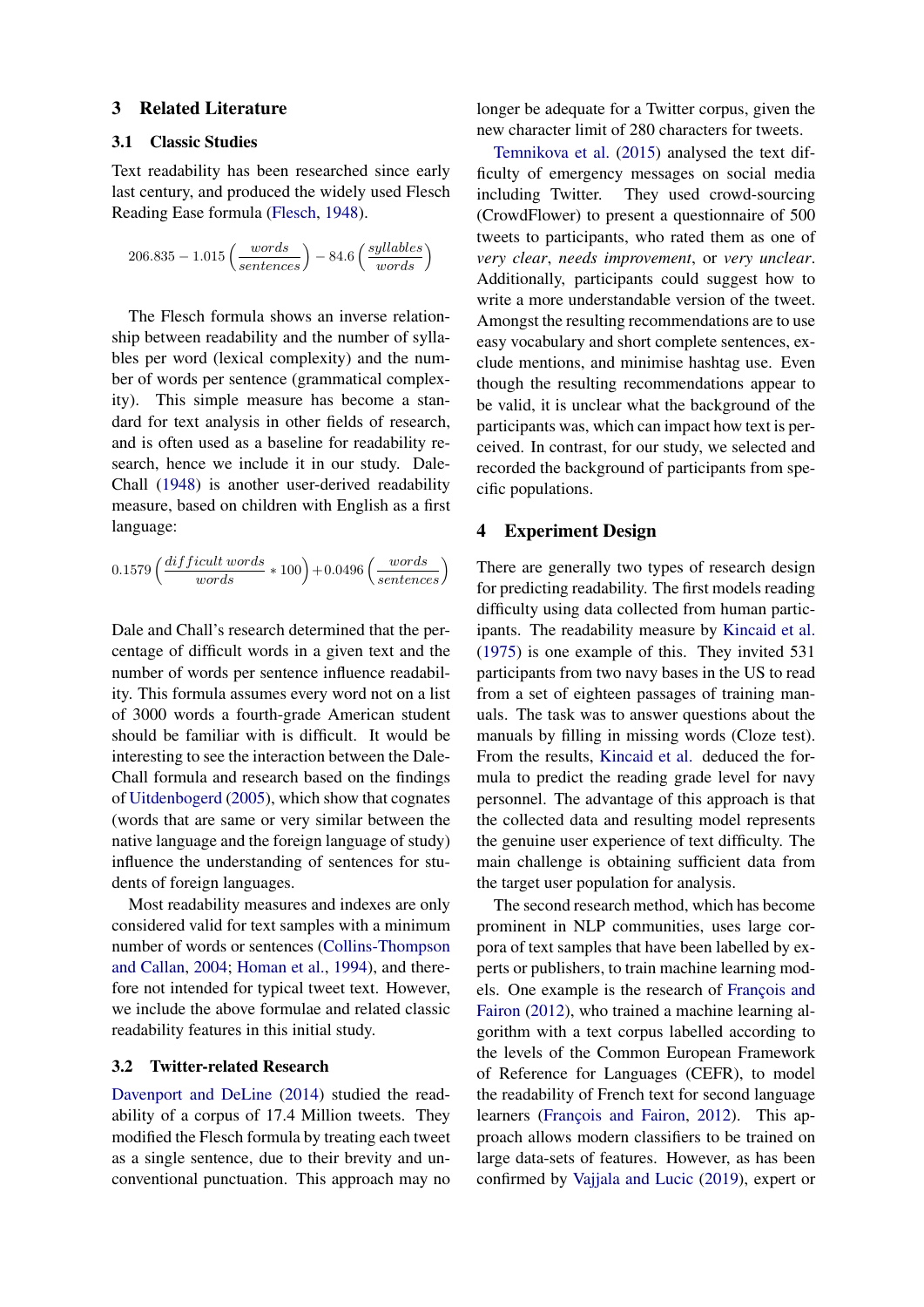publisher labels of text are a poor substitute for genuine user experience, and even the choice of method of measuring the reading experience can lead to large differences in results. This echoes the results found elsewhere in usability research [\(Jef](#page-8-12)[fries and Desurvire,](#page-8-12) [1992\)](#page-8-12).

There was no Twitter corpus annotated with difficulty levels available, hence our research design consisted of a user study of tweet readability, specifically for people with English as an additional language. Our approach has the added advantage of reflecting the user experience of language learners matching the demographics of the participants. Participants completed a questionnaire that collected demographic data and reading difficulty judgements of a set of tweets.

#### 4.1 Participant Recruitment

[Wilson VanVoorhis and Morgan](#page-8-13) [\(2007\)](#page-8-13) recommends that with more than six predictors, to have at least ten participants per predictor. With 10-15 predictors from the survey (such as age groups, Twitter affinity, education levels) and text features from the tweets (such as the number of syllables, characters or Hashtags), we needed at least 150 participants per language. To account for contradicting, invalid or otherwise wrong responses that would need to be discarded from the corpus, we increased the target number of recruits to 200.

We tried to recruit 200 native speakers from each of the six target languages of our study (Spanish, Portuguese, German, Dutch, Cantonese, and Mandarin) via the crowd-sourcing platform Figure Eight<sup>[1](#page-2-0)</sup>. . The actual questionnaire was hosted on Qualtrics<sup>[2](#page-2-1)</sup>, a specialised website for conducting questionnaires. A participant would be forwarded to the Qualtrics questionnaire via a link once they accepted the survey questionnaire.

#### 4.2 Twitter Corpus Collection

The Twitter corpus we used was merged from two Twitter corpora: one corpus from unpublished research by [Klerke et al.](#page-8-0) [\(2016\)](#page-8-0); and a larger corpus initially containing 6,000 randomly captured tweets using the Twitter Stream Application Developer Interface.

The second corpus was captured in August 2018 directly from the Twitter stream, utilising the tweepy python library<sup>[3](#page-2-2)</sup>, which allows searching

<span id="page-2-3"></span>Original: *People Swea They KNOW E V E R Y T H I N G Bhou Me Bhuh They Dont Know NOTHING Bhuu my Name* Corrected: *People swear they know everything about me, but they don't know nothing but my name*

Figure 1: An example of tweet simplification

for a specified number of tweets that contain defined keywords. We used both functions to search for about 400 English language tweets for each first language, containing at least one word from a list of cognates of that language. This ensured that the tweet corpus contained a minimum number of cognates from each language. Due to specific post-collection steps that lowered the final corpus of tweets, more tweets were collected than needed.

Tweets were filtered for offensive content, using an automatic profanity check, followed by a manual process by the researchers to filter any remaining offensive tweets. Lastly, we filtered and deleted duplicates (such as retweets) leaving the entire corpus at 4700 tweets, commencing with 873 from the Klerke corpus. The first 4000 were used for the survey.

Due to platform limitations we broke the survey up into five surveys for each language: four of 1000 tweets and one of 100 tweets used for further validity checking and analysis. The 100-tweet survey consisted of tweets originally containing colloquialisms and/or social media features, such as emojis, which were manually selected from the pool of 4000. The tweets were stripped of emojis, hashtags, mentions, and repetitious content; spelling corrected, and the text adjusted in other ways to standardise it (for example, see Figure [1\)](#page-2-3). It was used to test the questionnaire setup prior to releasing the main surveys.

#### 4.3 Questionnaire

To avoid reading fatigue and to stay within the budget, each person made 20 judgements. This approach should have resulted in six judgements per question for 4000 tweets. That is, for each tweet, we would have at least two human judgements from each language family group. Using the Qualtrics randomisation function, the tweet questions were selected randomly from the pool of 4100 tweets to minimise ordering effects. To ensure an even distribution of judgements, each tweet was presented to at least one participant before any were shown a second time.

Participants were asked for their age, gender, country, education and foreign language knowl-

<span id="page-2-0"></span><sup>1</sup><https://www.figure-eight.com>

<span id="page-2-1"></span><sup>2</sup><https://www.qualtrics.com/au>

<span id="page-2-2"></span><sup>3</sup><https://www.tweepy.org>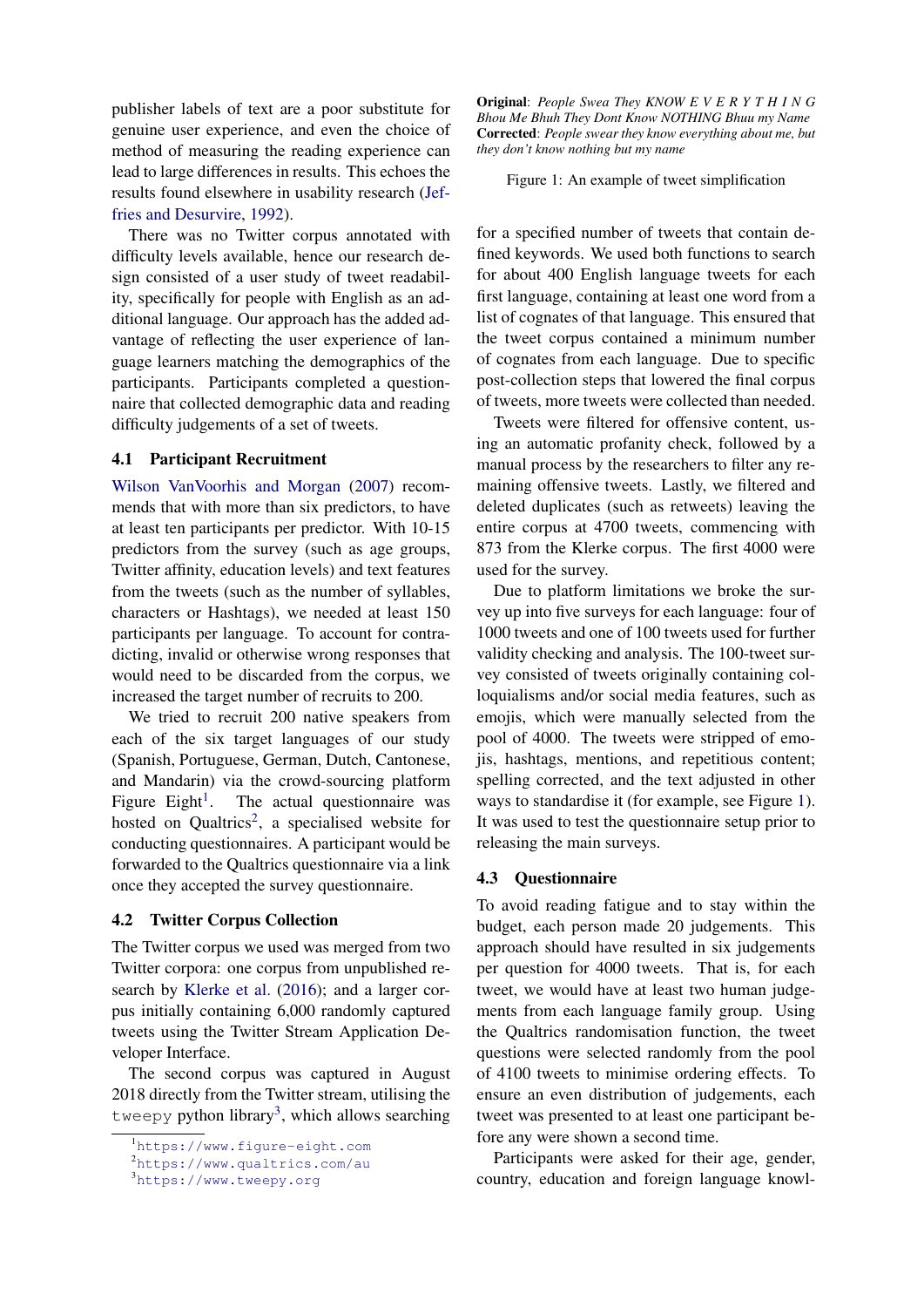edge, to assist in providing context for the ground truth collected, as well as to capture potential confounding variables known to influence vocabulary knowledge. We then presented the participants with 20 tweets for them to judge according to reading difficulty. Participants were to position a slider on a scale from 1 (very difficult) to 10 (very easy) representing their perception of the tweet's readability, as shown in Figure [2.](#page-4-0)

The last task for the participant was to answer a short translation task to confirm the participant does indeed speak their stated first language. The translation question was based on common proverbs in the participant's native language, which they needed to translate from English to their native language. This had the advantage that it was a relatively easy task, since proverbs are usually widely known, but allowed us to evaluate if the participant speaks the claimed language.

Using the IP range of specific countries, we restricted the survey job to specific language speakers in countries where they predominately or officially spoke that language. This way we had another layer to ensure we would only recruit the right target participants.

### 4.4 Survey Execution and Outcome

For the 100-tweet test surveys we lowered the number of tweets per job from twenty to ten. After seeing that target participation was reached for three languages (Spanish, Portuguese and German) we released all other jobs, which were kept open for about a month. Table [1](#page-3-0) shows that Spanish, Portuguese and German participants were most active, while Chinese and Dutch-speaking countries had much lower participation. In the case of Dutch-targeted jobs, someone hacked the survey and exhausted the available budget, leaving us with few judgements for Dutch speakers.

### 5 Data Restructuring and Cleansing

Data cleansing prior to analysis consisted of the following steps:

- Transposing the data columns into a format suitable for analysis
- Harmonising the contents of several columns such as country of origin or languages.
- Matching and unifying the columns about educations levels.

• Deleting rows with failed validation questions.

Table [1](#page-3-0) shows the final data set size for each language after the data cleansing steps were finished,

| <b>Survey</b> | Number of<br>participants | Number of<br>data points |
|---------------|---------------------------|--------------------------|
| Spanish       | 258                       | 4188                     |
| Portuguese    | 233                       | 4187                     |
| German        | 240                       | 4179                     |
| Dutch         | 55                        | 928                      |
| Mandarin      | 35                        | 547                      |
| Cantonese     | 44                        | 630                      |
| Total         | 865                       | 14659                    |

| Table 1: Number of data points after cleaning |  |  |  |  |
|-----------------------------------------------|--|--|--|--|
|-----------------------------------------------|--|--|--|--|

#### 6 Descriptive Statistics

<span id="page-3-0"></span>.

When visualising the judgement data as a histogram (see Figure [3\)](#page-4-1) it shows an exponential distribution from very difficult to very easy perceived tweets. Fitting a line to the log of the number of judgements at each rating level has an  $R^2$  of 0.97. Thus most tweets were evaluated as 10 (very easy to read and understand) by participants.

## 6.1 Twitter Use

When looking at the average ratings shown in Table [2,](#page-3-1) it can be seen that the more time someone spends with Twitter, the easier it is for participants to read tweets. Participants who used Twitter daily or weekly rated the tweets at 8.39 on average, while participants that never used Twitter averaged 7.99. Presumably frequent Twitter users are more accustomed to the linguistic conventions of Twitter and find it easier to understand tweets. This would partially explain why the majority of tweets are rated 10, as the majority of participants were heavy Twitter users.

<span id="page-3-1"></span>

| <b>Twitter</b><br>usage | М    | <b>SD</b> | <b>Sample</b><br><b>Size</b> |
|-------------------------|------|-----------|------------------------------|
| Daily                   | 8.39 | 1.85      | 6988                         |
| Weekly                  | 8.39 | 1.96      | 3409                         |
| Occasionally            | 8.14 | 2.02      | 3156                         |
| <b>Never</b>            | 7.99 | 2.07      | 1109                         |

Table 2: Mean and standard deviation of tweet readability judgements across Twitter usage groups

### 6.2 Education

Formal school and language education had a strong influence on the judgements in the data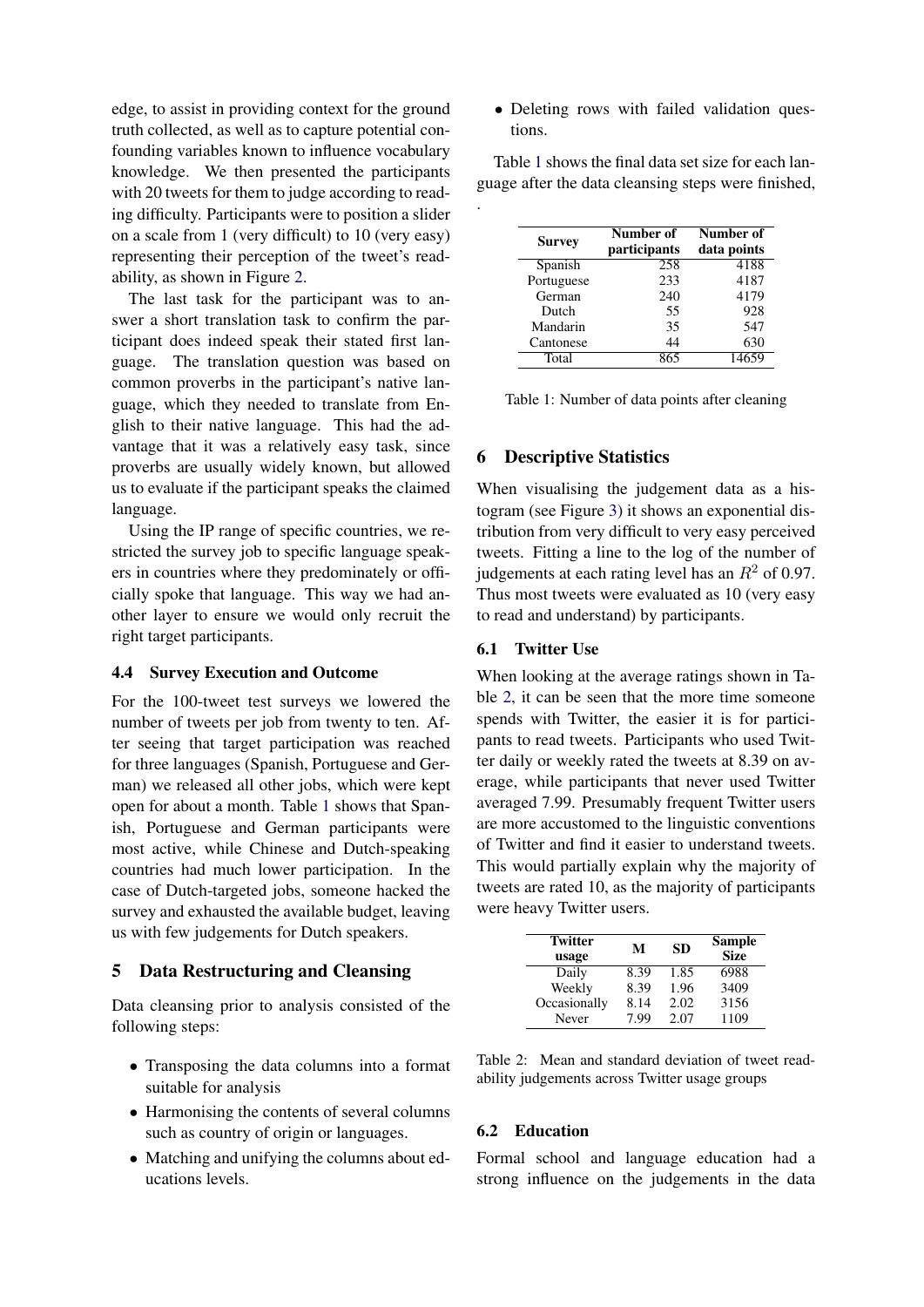<span id="page-4-0"></span>Please read the following text and then rate on a scale from 1 to 10 how well you understand it. The research the lowest rating - you don't understand anything and it is very hard to read<br>10 represents the lowest rating - you don't understand anything and it is very hard to read<br>10 represents the highest rating - it i

"This dog has the most adorably annoying way of getting her mom's attention https://t.co/zYcglyD9IT"



Figure 2: Example tweet question including slider.

<span id="page-4-1"></span>

Figure 3: Histogram of judgements

(see Figure [4\)](#page-5-0). Participants without any formal education didn't rate any tweets as 10, while the group of PhD graduates have the highest fraction of tweets rated 10. PhD graduates judged tweets as 9.07 on average, whereas participants without formal education rated their tweets on average at 7.25.

| <b>CEFR</b><br>Level | M    | <b>SD</b> | Sample<br><b>Size</b> |
|----------------------|------|-----------|-----------------------|
| $\mathbf{A}1$        | 9.35 | 1.0       | 160                   |
| A <sub>2</sub>       | 7.8  | 2.08      | 720                   |
| B1                   | 8.46 | 1.77      | 1311                  |
| B <sub>2</sub>       | 8.52 | 1.66      | 1090                  |
| C1                   | 8.64 | 1.62      | 547                   |
| $\mathcal{C}$        | 8.74 | 1.98      | 798                   |

Table 3: Average judgement by CEFR Level

During data cleansing, we mapped all reported English education levels to the CEFR standard, which has levels in increasing order of skill, A1, A2, B1, B2, C1 and C2 respectively. This mapping was possible for 4523 data points, which represents 30% of all judgements. Our data shows

that the higher the English education, the more likely the tweets are judged higher. The average of A2 participants is 7.8 (30% of tweets given a 10), while the average of the C2 group is 8.74 (65% of judgements being 10) and average ratings increase monotonically between those two levels. The exception is A1, which had an average of 9.35. This could be due to a Dunning-Kruger effect, in which those with minimal knowledge of a subject have a disproportionately high opinion of their knowledge, a problem with the CEFR mapping at the A1 end, or randomly assigned tweets coincidentally being easier to read. It should also be noted that there were only 160 A1-based judgements, whereas all other language groups had at least 547. Those with A1 level English or less are likely to have found the user interface itself challenging, let alone the tweets they were allocated, which may have impacted their participation, resulting in a high proportion of "false beginners" in the cohort.

<span id="page-4-2"></span>

| No. of<br>add. Lang. | М    | <b>SD</b> | <b>Sample</b><br><b>Size</b> |
|----------------------|------|-----------|------------------------------|
| 0                    | 8.16 | 2.03      | 8105                         |
| 1                    | 8.43 | 1.84      | 5330                         |
| 2                    | 8.69 | 1.55      | 848                          |
| 3                    | 8.90 | 1.63      | 297                          |
| 6                    | 9.08 | 1.01      | 79                           |

Table 4: Average judgement by additional languages spoken

We also captured any additional languages participants spoke besides their native language and English. Table [4](#page-4-2) shows that the more languages a person spoke, the higher the average rating per tweet. The population of people speaking more than one additional language is relatively small, but so is the standard deviation. It is likely that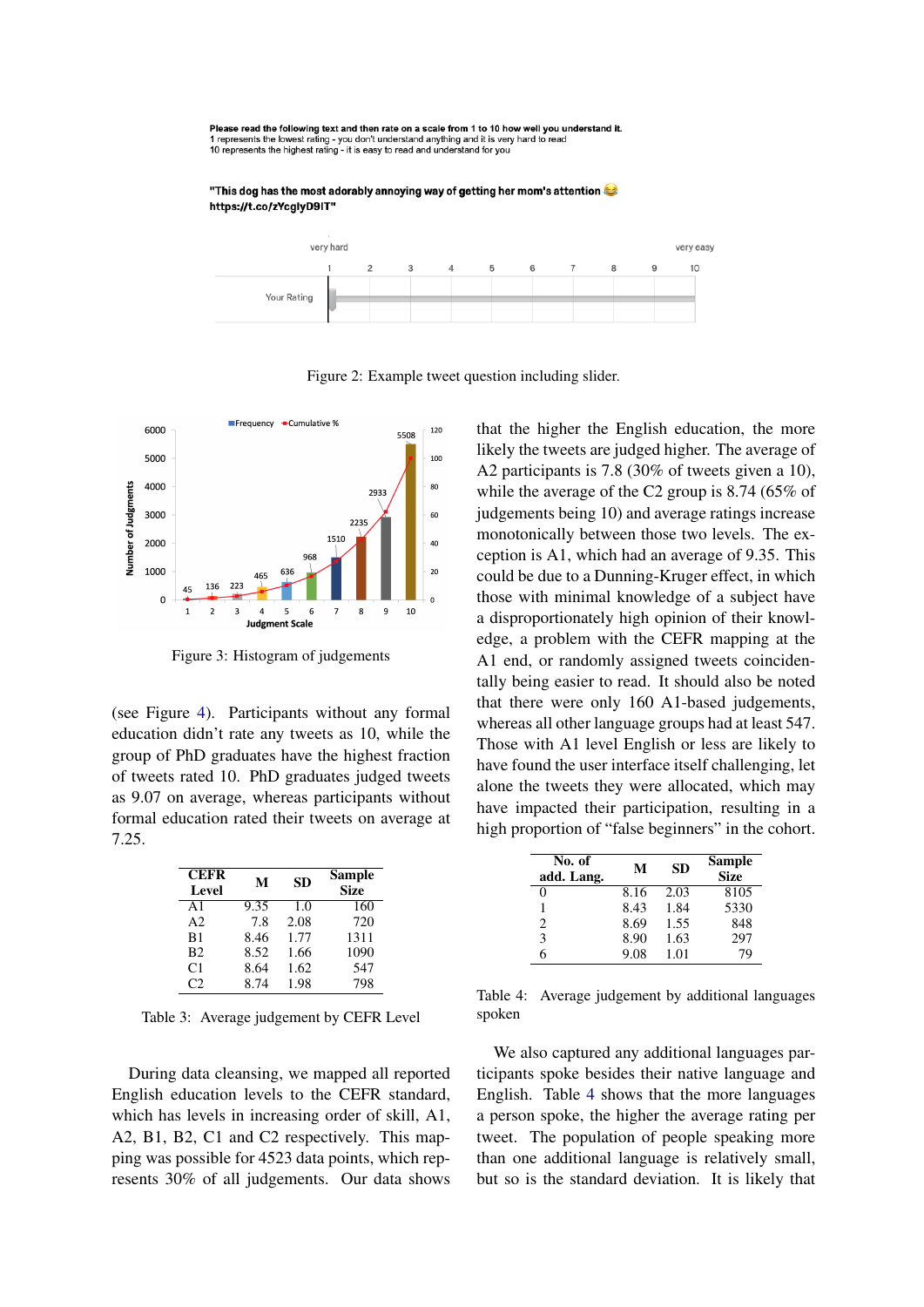<span id="page-5-0"></span>

Figure 4: Chart of judgements by education level

broader language knowledge improves the reading capabilities of unusual text such as tweets.

### 6.3 Twitter-specific Text Features

Twitter is a social media platform, where additional features are used to graphically express emotions and other items (*emojis*); or connect with other users (*mentions*), tweets (*hashtags*) or websites in and outside of Twitter (*links*). We look at each of these features below.

Emojis Emojis are ideograms used in messaging, including stylised facial expressions for displaying emotions, places, animals, food, and flags, among other objects. For the large data set, tweets with 0, 1, 2, 3 and  $>$ 3 emojis respectively all had ratings between 8.17 and 8.51 with no obvious trend, and standard deviations from 1.84 to 1.98. The emojis did not seem to influence the judgements.

We also analysed a subset (40) of the modified tweets from the small test set from which emojis had been stripped. The average judgements of tweets with emojis removed  $(8.18, n = 246)$  was lower than that of the original tweets ( $M = 8.33$ ,  $n = 93$ ). Due to the universal understanding of emojis across languages, they *might* increase readability, or their removal from tweets may take essential semantic content away. However, the difference in means is small, the variability high, and the tweets themselves were not randomly selected, so strong conclusions cannot be drawn at this stage.

Hashtags Hashtags are used as metadata tags to reference themes or content and make them easily findable within and across social media platforms.

<span id="page-5-1"></span>

| Hashtags per Tweet Count |       | м    | SD   |
|--------------------------|-------|------|------|
|                          | 1215  | 8.14 | 2.01 |
|                          | 1812  | 8.24 | 1.99 |
|                          | 11632 | 8.33 | 1.92 |

Table 5: Mean and standard deviation of judgements according to number of hashtags

The question is if they influence the readability of tweets, since they are often composed of joined and abbreviated words, for example, *#muppetgovernment* or *#ImACeleb*. In our corpus the number of hashtags present ranged from zero to twenty, but with very few containing more than 3 hashtags, and no obvious trend was observed as hashtags increased without binning. As with emojis, the subset of 29 modified tweets stripped of hashtags was judged less readable on average (8.07,  $n = 195$ ) than the original ones (8.43,  $n = 61$ ). A reverse trend was found in the larger data-set (see Table [5\)](#page-5-1), with minimal overlap of confidence intervals, indicating confidence in the estimate of the population mean. However, differences in the mean are much smaller than those of the standard deviation, so hashtags are not strong predictors of readability.

Mentions Mentions use the @-sign to refer to other users on Twitter, and like hashtags, are often used on social media, typically either at the beginning or end of tweets. Twitter does not count mentions in the character limit but only allows up to 50 mentions per tweet.

We used the test subset  $(22)$  to compare tweets that are stripped of mentions against those with mentions. On average, the judgement with modified tweets is 8.19 ( $N = 156$ ), while the ones with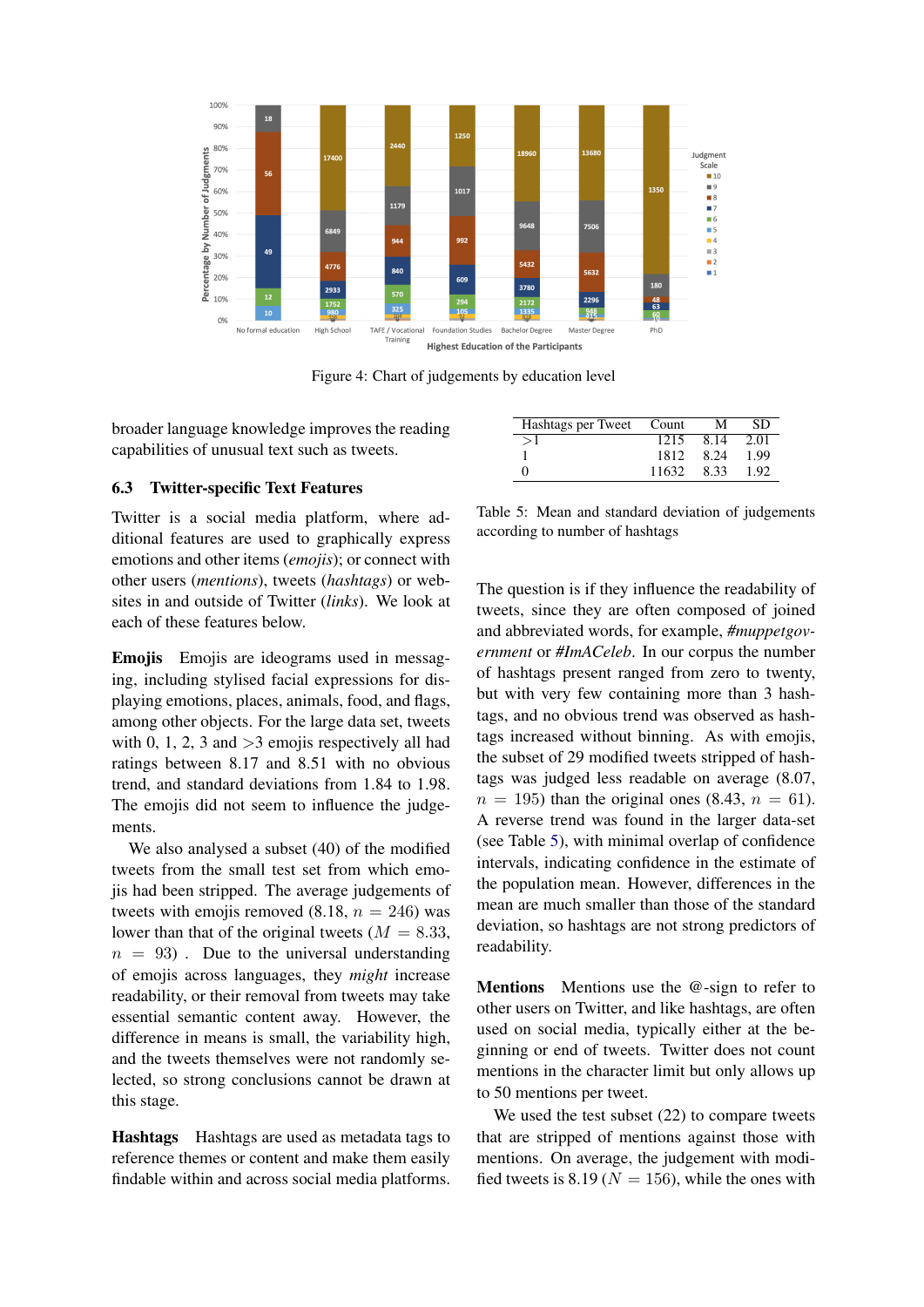mentions lie at 7.89 ( $N = 72$ ). These numbers indicate that mentions decrease readability.



Figure 5: Chart of average judgements by mention broken down by Twitter use. Error bars are 95% confidence intervals.

Interestingly, when broken down by Twitter use, daily Twitter use led to tweets with mentions being rated higher than those without. The opposite was true for those who used Twitter weekly or less frequently. This behaviour could mean that frequent users are better able to filter or appropriately process mentions when reading.

Links Links are often used on Twitter to refer to other resources on the internet, such as news articles or videos. The links are often abbreviated to save space (for example, *https://t.co/hle8l0AO1i*). We found no evidence that links influence judgements of tweets, whether we used the number of links or their length.

### 6.4 Readability Measures

We analysed the relationship between different text features and judgements, such as the number of characters per word, number of syllables per word, and sentence length. Most of them had negligible impact, except the total number of characters or words seems to show a trend on average that the more words, the lower the rating, but since they feed into readability measures, we would like to point out a few findings with traditional readability formulae.

Flesch Reading Ease We compared judgements with Flesch scores, grouping scores into bins, which showed a peak at  $RE \in [77,81]$ , indicating most tweets were in the fairly easy to easy range. A slight upward trend was observed, indicating weak agreement between RE and judgements.

Some Flesch scores were extremely negative, due to the sentence length and frequent use of words with high syllable counts. For example the following tweet is one sentence long, with 30 Syllables and eight words with a Flesch Score of - 118.53.

*#FollowMikeaveli #FollowMikeaveli #FollowMikeaveli #FollowMikeaveli NO QUESTIONS JUST FOLLOW.*

While this tweet had a very negative score, meaning very difficult, its three ratings were 10, 10 and 7. We also tried the Flesch-Kincaid formula, which had similar trends.

Dale-Chall The feature that is unique to Dale Chall's formula is the number of difficult words, being all words not in a list of 3000 easy words. Our data shows that on average, tweets with a higher number of difficult words are judged more difficult. The Dale-Chall formula however, shows the opposite trend. That is, the harder the tweet according to the Dale-Chall score, the easier it was judged by participants. Additionally, we did an analysis and exchanged cognates for "easy words" in the formula to see if this would have any effect. The trend reversed to the expected direction, but was again weak. A more nuanced approach is probably needed, with high frequency words from the list retained and combined with cognates. This will be explored in future work.

#### 6.5 Correlation

Using both Pearson and Spearman correlations, we calculated correlation matrices between all columns and features. We used both formulations, as Pearson calculates the linear relationship between two variables, while Spearman evaluates the monotonic relationship, which is more appropriate for ordinal data or not entirely linear data. (See Table [6.](#page-7-0))

No single feature has a strong relationship to the judgements. The range is between negative and positive 9.6%, which is quite low. Correlation between native languages was also low, regardless of language similarity. This could mean that readability is different for each language. The highest positive Pearson correlation, and second highest Spearman, is the number of additional languages a participant speaks. Education and English level are also highly placed, confirming the previous finding that education or language skills have a stronger relationship with readability than the content itself. Twitter-specific features like the number of emojis and hashtags have little relationship with the judgements, the strongest being for mentions (Spearman -5.1%). In general, we find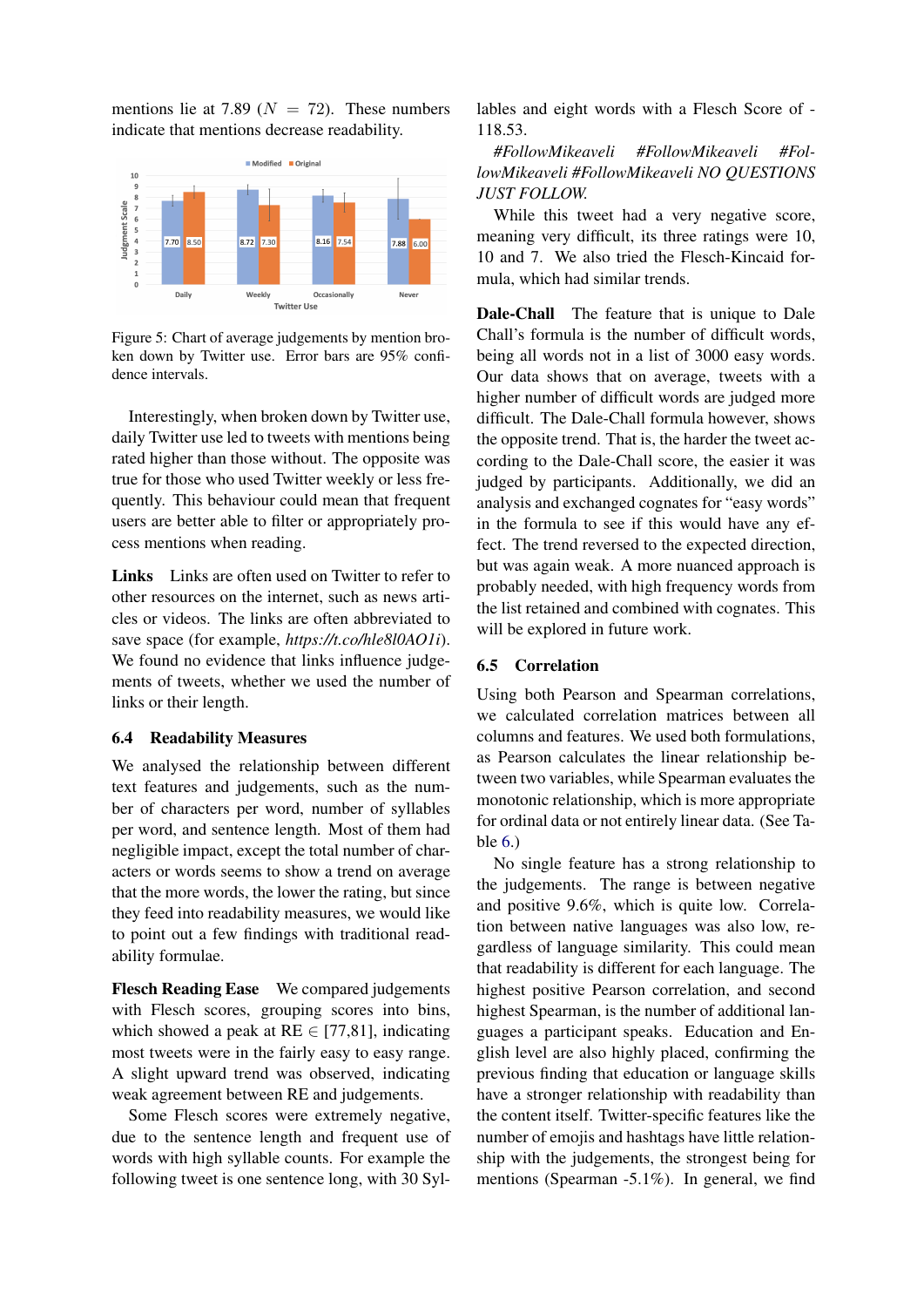<span id="page-7-0"></span>

| <b>Features</b>                 | Pearson  | Spearman |
|---------------------------------|----------|----------|
| number_of_further_languages     | 9.6%     | 8.3%     |
| english_level                   | 7.2%     | $6.2\%$  |
| twitter_usage                   | 6.4%     | 4.8%     |
| education                       | 4.8%     | 4.4%     |
| flesch_kincaid_twitter_adjusted | 4.2%     | 5.3%     |
| flesch_1948                     | $3.2\%$  | $3.3\%$  |
| percentage_cognates_per_Tweet   | $1.8\%$  | 0.2%     |
| dale_chall                      | 1.2%     | $-0.2%$  |
| number_of_Emojis                | $0.4\%$  | $0.9\%$  |
| average_length_links            | $-0.5\%$ | $-1.3\%$ |
| number_of_links                 | $-0.6\%$ | $-1.4%$  |
| number_of_sentence              | $-1.6\%$ | $-3.3\%$ |
| number_of_hashtags              | $-2.3\%$ | $-2.9\%$ |
| number_of_cognates              | $-2.5\%$ | $-3.2\%$ |
| number_of_mentions              | $-2.7\%$ | $-5.1\%$ |
| cognates_dale_chall             | $-3.1\%$ | $-2.1\%$ |
| flesch_kincaid                  | $-4.5\%$ | $-5.0\%$ |
| number_difficult_words          | $-5.3\%$ | $-8.2\%$ |
| number_of_words                 | $-5.5\%$ | $-8.5\%$ |
| number_of_syllables             | $-5.8\%$ | $-8.6\%$ |
| number_of_characters            | $-6.0\%$ | $-9.2%$  |

Table 6: Pearson and Spearman rank correlation between judgements and features.

that demographic data are stronger predictors than text features.

### 6.6 Confidence in Results

Our correlation matrix showed that no feature has a strong correlation to the judgements. It made us question whether the results were trustworthy or whether the participants put in any effort. While we had a validation question for each participant to check if they spoke the native language they claim, we did not implement a similar question to measure sincerity in answering. However, we have some indication that participants answered thoughtfully. First, the slider for tweets was initially set to 1, representing very hard to read and understand, but most of the tweets were rated 10. It means the participants moved the bar to provide their response. Second, the test subset (17) we manipulated to more straightforward language (see, for example, Figure [1\)](#page-2-3), had an average judgement of 8.35 ( $n = 99$ ) compared to the original average of 7.55 ( $n = 56$ ), meaning simplified ones were judged as easier to read. These results lower our doubts about the sincerity of the answers by the participants.

## 7 Future Work

The features we extracted have a low correlation to the judgements. However, these are not the only features that can be extracted. We saw that uncommon or incorrect words have an effect on readability, therefore, constructing a measure of the severity of incorrectness might show stronger correlation than we currently have. Other possible features could be a percentile of non-lexical words, presence of particular grammatical terms or frequency of named entities to name a few. From the extracted features, emojis and mentions, while not showing high correlation themselves, may influence judgements when isolated and compared to tweets stripped of them. We are also yet to explore the use of features such as perplexity. Our machine learning results using further features will be reported elsewhere.

A difficulty with the current data set is that the majority of judgements are at the maximum of the scale, indicating a mismatch between participants and text. A new experiment that selects more homogeneous participant groups based on confounding variables such as age, Twitter usage, English levels and education may be more successful. Obtaining more judgements per tweet would allow more conclusions about user perceptions.

## 8 Conclusion

We started this research by asking what influences the readability of English tweets for foreign language speakers?

We designed and executed a survey on a crowdsourcing platform where 865 participants made 10–20 readability judgements from a pool of 4100 tweets. It did not produce the results we expected, as all features showed a low correlation ( $\leq 9.6\%$ ) to the judgements. These features included traditional readability formulae and their components, which in other studies correlate well with user judgements (for example, [Uitdenbogerd](#page-8-6) [\(2005\)](#page-8-6) achieved 9-85% correlation for traditional readability features and formulae). This study revealed that traditional readability formulae do not work well on tweets. Another observation we made is that some demographic data had stronger predictive power than the text features themselves. For example, English skill level, number of languages known besides English, and the native language showed the highest correlation out of the available features.

As for what makes it hard or easy to read tweets, we do not have a definitive answer, but our research points in the following directions. Slang, wrongly written and uncommon words seem to lower the readability. The number of words